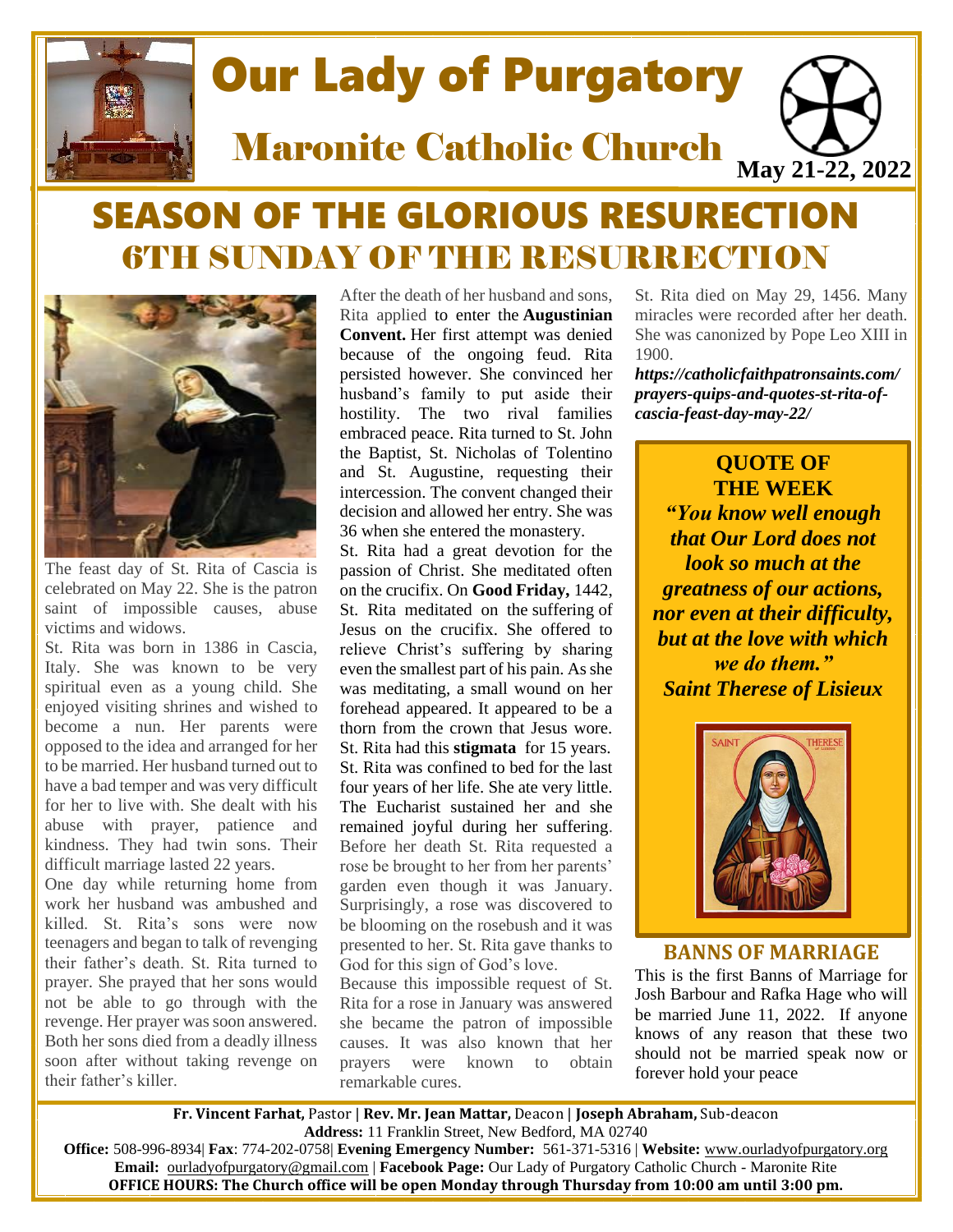#### **NOVENA TO ST. RITA**

O holy protectress of those who art in greatest need, thou who shineth as a star of hope in the midst of darkness, blessed Saint Rita, bright mirror of God's grace, in patience and fortitude thou art a model of all the states in life.

I unite my will with the will of God through the merits of my Savior Jesus Christ, and in particular through his patient wearing of the crown of thorns, which with tender devotion thou didst daily contemplate.

Through the merits of the holy Virgin Mary and thine own graces and virtues, I ask thee to obtain my earnest petition, provided it be for the greater glory of God and my own sanctification.

Guide and purify my intention, O holy protectress and advocate, so that I may obtain the pardon of all my sins and the grace to persevere daily, as thou didst in walking with courage, generosity, and fidelity down the path of life. **[Mention** 

#### **your request.]**

Saint Rita, advocate of the impossible, pray for us.

Saint Rita, advocate of the helpless, pray for us.

*Recite the Our Father, Hail Mary, and Glory Be three times each. [https://www.catholiccompany.com/maga](https://www.catholiccompany.com/magazine/st-rita-of-cascia-patron-saint-of-the-impossible-6065)*

*[zine/st-rita-of-cascia-patron-saint-of](https://www.catholiccompany.com/magazine/st-rita-of-cascia-patron-saint-of-the-impossible-6065)[the-impossible-6065](https://www.catholiccompany.com/magazine/st-rita-of-cascia-patron-saint-of-the-impossible-6065)*

#### **CALLING ALL GRADUATES**

Please inform the office if your child(ren) are graduating from High School or College this year. We would like to acknowledge them and offer a special Liturgy in their honor. Please let me know what High School they graduated from and what college they will be attending. Congratulations to all of our graduates.

### **SAINT JOSEPH SODALITY NEWS**

Periodically we will be publishing news and coming events from the St. Joseph Sodality. The Sodality is the oldest organization in the Parish, having been founded in 1918. Through their devotion to St. Joseph, Sodality Members seek to emulate the life and faith of St. Joseph, and by doing so, hope to achieve eternal happiness as he did. The Sodality encourages you to consider becoming a member.

# **VOLUNTEERS FOR FESTIVAL**

Dear Parishioners of OLOP:

This past week I emailed a sign-up sheet for the summer festival. In order to make this festival a success, I need your help. We will be setting up Thursday afternoon through Friday afternoon. We will also be doing food prep these days. I ask that if you can help with this festival, please fill out this form and let me know what days you can be here and for how long. If it is 2 hours or all day and night, I would appreciate any help you can give. Thank you and God bless all of you.

#### **SAVE THE DATE FOR OUR MAHRAJAN**

Dear Parishioners of OLOP:

The date is set for our Annual Mahrajan. We will begin the summer festivities in the New England area on Friday, June 24 and Saturday, June 25, 2022, on the grounds of OLOP. By having the festival at the beginning of the summer, we are hoping that more people will be ready to get out and enjoy our food, entertainment, and culture. Schools are getting out this week which will also add to the celebration of the beginning of Summer break. Please mark your calendars. May this festival continue to grow bigger and better every year.

# **WISH LIST EQUIPMENT FOR FESTIVAL**

Dear Parishioners of OLOP:

Last year's festival was a great success for our Church, both financially and communally. As you may know, we were very fortunate to have Msgr. Jim Root and the parishioners of Saint Anthony of the Desert, who were so gracious and helpful by allowing us to use many pieces of equipment that was needed to make our festival a success.

In an effort to continue the success of our festival, we have come up with a wish list of equipment that will be of great help for the festival and other events we are planning throughout the year. You have all been so generous to the Church and as I share with you our wish list, I want to stress that it is exactly that--- a wish list. If anyone would like to donate towards any of these items, it would be a great help and very much appreciated. All of this is to assist in making our events more successful. Once again, I thank you in advance for all your support and I pray that this year's festival will be filled with much success and pride.

Dough Sheeter for Minooshe \$ 2,200.00 Bain Marie for Sandwich Station\$ 600.00 (1) Table Top Food Warmers(each)\$ 200.00 (2) 6 Ft Gas Grills (each) \$ 500.00 Falafel Fryer \$ 250.00 Food Warmer \$ 1,500.00 Food Warmer Trays \$ 400.00

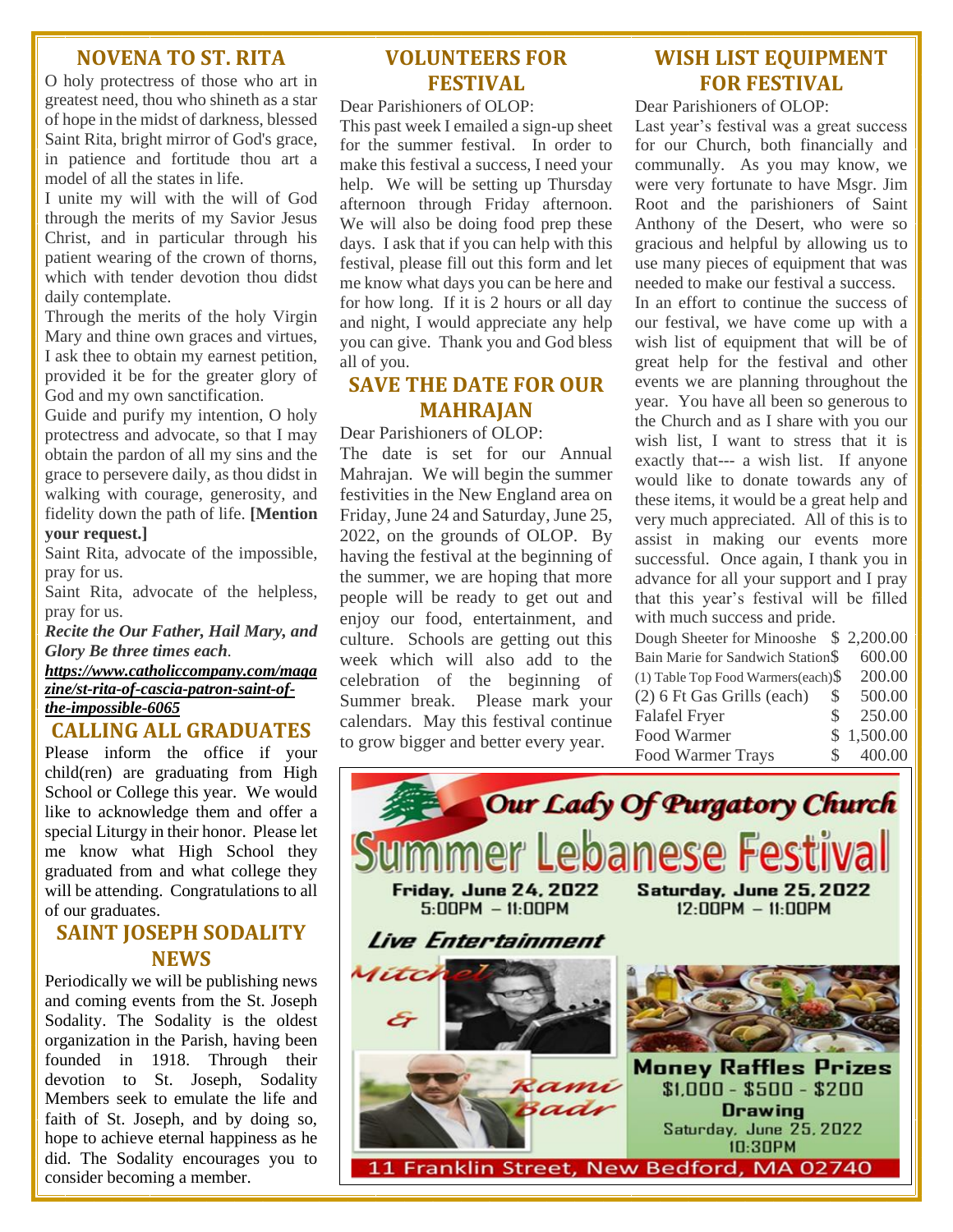#### **LITURGY INTENTIONS**

**Saturday May 21, @ 4:30 PM (Feast of Saint Constatine the King and His Mother Saint Helen).** Liturgy is being offered for the souls of Olivia and Herold Smith requested by Smitty and Lou Cabral. May their souls rest in peace. Liturgy is being offered for the souls of Peter and Raja Saba Bou Eassey requested by family (FM). May their souls rest in peace.

**Sunday May 22, @10:30 AM (Feast of Saint Rita of Cascia).** Liturgy is being offered for the soul of Shirley Roy requested by family. May her soul rest in peace. Liturgy is being offered for the souls of Anthony and Margaret Abraham Thomas requested by family. May their souls rest in peace.

**Monday, May 23, @ 9:00 AM, (Feast of Saint Tobit the Righteous).**  Maronite Sisters of Christ the Light convent**.**

**Tuesday, May 24, @ 9:00 AM, (Feast of Saint Simeon the Stylite).**

**Wednesday, May 25, @ 6:00 PM, (The Ascension of Our Lord). Holy day by obligation.**

**Thursday, May 26, @ 7:00 PM, Arabic Liturgy (The Ascension of Our Lord). Holy day by obligation.**

**Saturday, May 28, @ 4:30 PM, (Feast of Saint Heliconis).** Liturgy is being offered for the souls of Mike and Emily Nemer requested by Kathy. May their souls rest in peace. Liturgy is being offered for the soul of Michelle Benoit requested by Subdeacon Joe Abraham and Carol Ann Maslanka. May her soul rest in peace.

**Sunday, May 29, @ 10:30 AM, (Feast of Saint Theodosia of Tyre). Welcome me into Your Kingdom liturgy.** Liturgy is being offered for the soul of Abouna Boutros Nasr requested by family. May his soul rest in peace. Liturgy is being offered for the soul of Walter Chomak requested by George Saba. May his soul rest in peace.

# **SACRAMENT OF RECONCILIATION (CONFESSION)**

Please know that confession is available before liturgies. You may also call to set up an appointment.

# **THE SANCTUARY CANDLE BURNS FOR….**

This week the sanctuary candle burns for Georgette and Samir Sawaya requested by family. Anyone who would like to offer the sanctuary candle for a loved one or special intention, this will be offered each week. An offering of a \$10.00 donation is appreciated.

### **10th LIGHT OF LIFE BIBLE CAMP AUGUST 1ST - 5TH**



Dear Parents:

Please find attached our **Save the Date flyer for our 10th Light of Life Bible Camp.** It will be held at **Saint Anthony of the Desert in Fall River, MA** during the week of **August 1-5th**. Mark these dates in your calendars. We hope that your child(ren) can join us!

We appreciate you helping us to also spread the word with other families you know... If you have any youth ages 13+ and they would like to volunteer for the camp please reach out to us. The camp fee per child will be \$50. Stay tuned for more details regarding online registration. The sisters and I will be keeping you and your loved ones in our prayers.

Peace in Christ,

Sr.Therese Maria & Sisters **Maronite Servants of Christ the Light** maroniteservants.org

#### **LECTORS FOR May 2022**

**Saturday, May 21,**  Rachel Higgins **Sunday, May 22,**  Joan Mello/Rana Choubah **Saturday, May 28,**  Mae Dickinson **Sunday, May29,**  John Barbour/Halim Choubah **(If you are not able to read on your given day, please contact Mae Dickinson)**

## **WINE AND HOST OFFERINGS**

The altar bread and wine for the month of May is offered in memory of Anthony and Margaret Thomas requested by family. May their souls rest in peace.

# **DAILY READINGS FOR THE WEEK OF 5/23-5/28/22**

**Monday:**  Philippians 3:1-12 John 11:1-16 **Tuesday:**  Philippians 3:13-21 John 11:17-31 **Wednesday:**  Philippians 4:1-7 John 11:32-44 **Thursday:**  Acts of The Apostles 1:1-14 Mark 16:15-20 **Friday:**  Philippians 4:8-14 John 3:12-15 **Saturday:**  Philippians 4:15-23

John 14:1-6

#### **IN OUR PRAYERS**

Angela Scorza-Anderson, Terry Amsden, Lisa Mello-Frost, Ziad Al-Ghoubry, Natalya Sarkis, Joe Reid, Octavia David, Jacob Rego, Amal Assaf, Peter Helmer, Denise Magaletta, Fernanda Thomas, Leo Rodrick, Theresa John, Laurette Bou Ramia, Annie Peter, Jeannie Francis, Mariam David, Norma Thomas, Zita Drouin, Lucienne Rodrigues, Ed Da Rocha, Edmond Salameh, and Alice Daher. If anyone is missing from this list, please contact the Church office.

#### **WEEK OF May 14-15, 2022**

| <b>Sunday Collection</b>     | \$<br>1231.00 |
|------------------------------|---------------|
| <b>Donations</b>             | \$<br>100.00  |
| <b>Festival Sponsorships</b> | \$<br>2450.00 |
| <b>Sanctuary Candles</b>     | \$<br>10.00   |
| <b>Candles</b>               | \$<br>42.00   |
| <b>Total</b>                 | \$<br>3833.00 |

**THANK YOU FOR YOUR KINDNESS AND GENEROSITY BY SENDING IN YOUR WEEKLY COLLECTIONS VIA MAIL. THIS HAS BEEN VERY HELPFUL FOR THE CHURCH. GOD BLESS YOU AND YOUR FAMILY.**